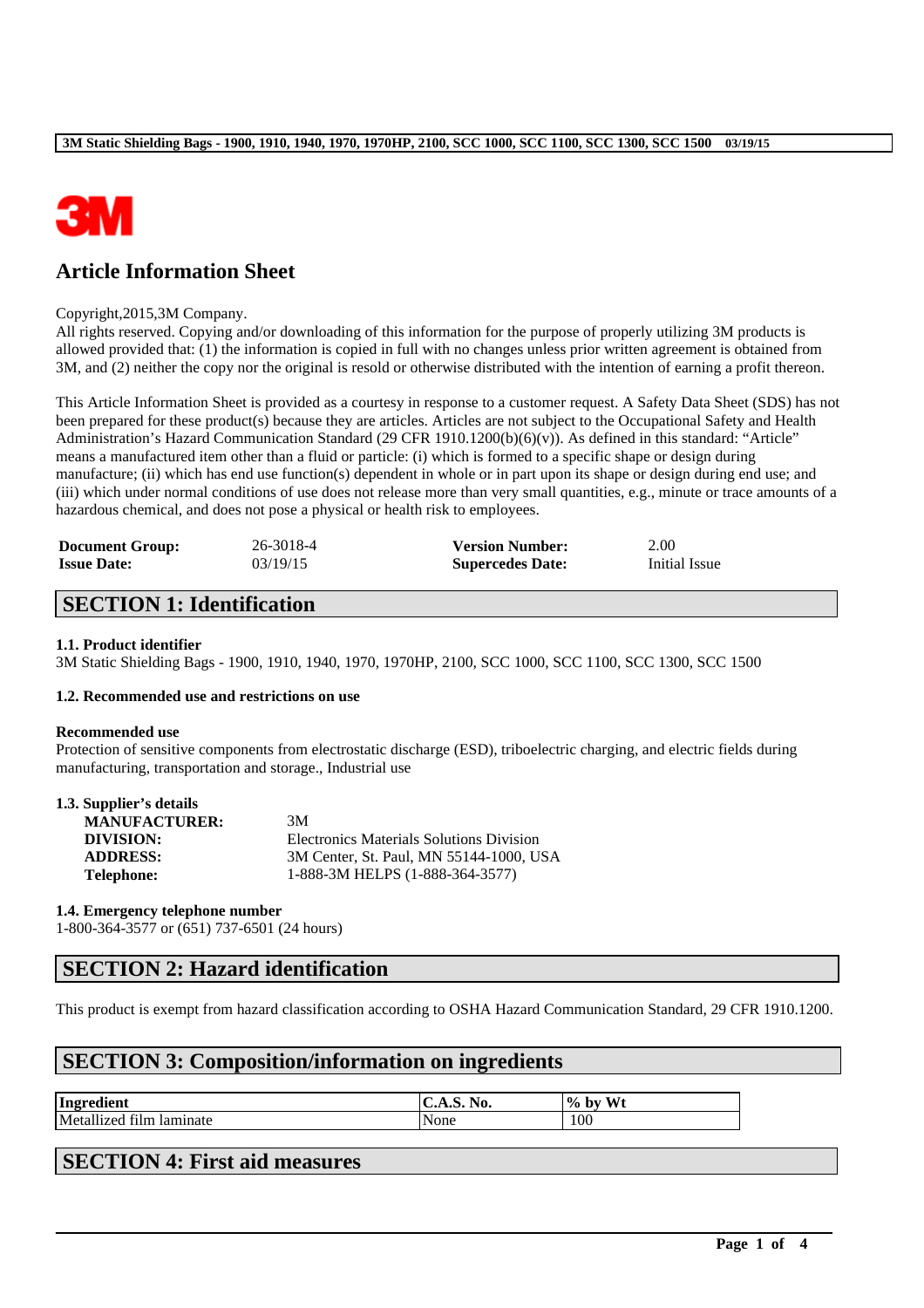#### **4.1. Description of first aid measures**

**Inhalation:**  No need for first aid is anticipated.

**Skin Contact:**  No need for first aid is anticipated.

**Eye Contact:**  No need for first aid is anticipated.

**If Swallowed:**  No need for first aid is anticipated.

## **SECTION 5: Fire-fighting measures**

In case of fire: Use a fire fighting agent suitable for ordinary combustible material such as water or foam.

## **SECTION 6: Accidental release measures**

**6.1. Personal precautions, protective equipment and emergency procedures**

Not applicable.

### **6.2. Environmental precautions**

Not applicable.

# **6.3. Methods and material for containment and cleaning up**

Not applicable.

## **SECTION 7: Handling and storage**

### **7.1. Precautions for safe handling**

This product is considered to be an article which does not release or otherwise result in exposure to a hazardous chemical under normal use conditions.

### **7.2. Conditions for safe storage including any incompatibilities**

No special storage requirements.

## **SECTION 8: Exposure controls/personal protection**

This product is considered to be an article which does not release or otherwise result in exposure to a hazardous chemical under normal use conditions. No engineering controls or personal protective equipment (PPE) are necessary.

\_\_\_\_\_\_\_\_\_\_\_\_\_\_\_\_\_\_\_\_\_\_\_\_\_\_\_\_\_\_\_\_\_\_\_\_\_\_\_\_\_\_\_\_\_\_\_\_\_\_\_\_\_\_\_\_\_\_\_\_\_\_\_\_\_\_\_\_\_\_\_\_\_\_\_\_\_\_\_\_\_\_\_\_\_\_\_\_\_\_

## **SECTION 9: Physical and chemical properties**

### **9.1. Information on basic physical and chemical properties**

**General Physical Form:** Solid **Odor, Color, Grade:** Metallized plastic film bag **Odor threshold** *Not Applicable*<br>**pH** *Not Applicable* **Melting point** *No Data Available* **Boiling Point** *Not Applicable*

**Not Applicable**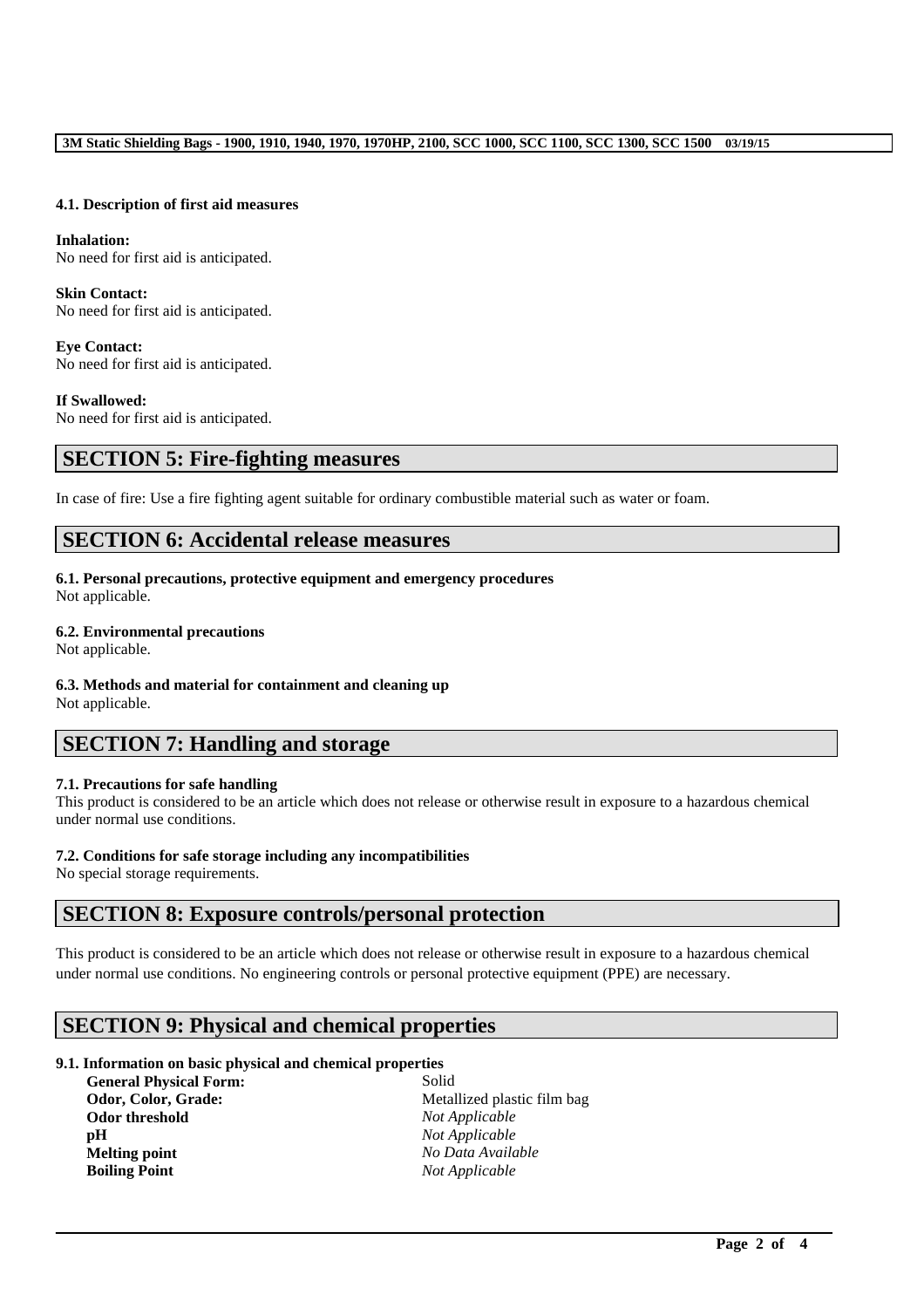#### **3M Static Shielding Bags - 1900, 1910, 1940, 1970, 1970HP, 2100, SCC 1000, SCC 1100, SCC 1300, SCC 1500 03/19/15**

| <b>Flash Point</b>                        | Not Applicable    |
|-------------------------------------------|-------------------|
| <b>Evaporation rate</b>                   | Not Applicable    |
| <b>Flammability</b> (solid, gas)          | Not Classified    |
| <b>Flammable Limits(LEL)</b>              | Not Applicable    |
| <b>Flammable Limits(UEL)</b>              | Not Applicable    |
| <b>Vapor Pressure</b>                     | Not Applicable    |
| <b>Vapor Density</b>                      | Not Applicable    |
| <b>Density</b>                            | Not Applicable    |
| <b>Specific Gravity</b>                   | Not Applicable    |
| <b>Solubility in Water</b>                | Nil               |
| Solubility- non-water                     | Not Applicable    |
| Partition coefficient: n-octanol/water    | No Data Available |
| <b>Autoignition temperature</b>           | Not Applicable    |
| <b>Decomposition temperature</b>          | Not Applicable    |
| <b>Viscosity</b>                          | Not Applicable    |
| Average particle size                     | No Data Available |
| <b>Bulk density</b>                       | No Data Available |
| <b>Hazardous Air Pollutants</b>           | No Data Available |
| Molecular weight                          | No Data Available |
| <b>Volatile Organic Compounds</b>         | No Data Available |
| <b>Percent volatile</b>                   | Not Applicable    |
| <b>Softening point</b>                    | No Data Available |
| <b>VOC Less H2O &amp; Exempt Solvents</b> | No Data Available |
|                                           |                   |

## **SECTION 10: Stability and reactivity**

This material is considered to be non reactive under normal use conditions.

## **SECTION 11: Toxicological information**

#### **Inhalation:**

No health effects are expected

### **Skin Contact:**

No health effects are expected

**Eye Contact:** No health effects are expected

**Ingestion:** No health effects are expected

### **Additional Information:**

This product, when used under reasonable conditions and in accordance with the directions for use, should not present a health hazard. However, use or processing of the product in a manner not in accordance with the product's directions for use may affect the performance of the product and may present potential health and safety hazards.

## **SECTION 12: Ecological information**

This article is expected to present a low environmental risk either because use and disposal are unlikely to result in a significant release of components to the environment or because those components that may be released are expected to have insignificant environmental impact.

\_\_\_\_\_\_\_\_\_\_\_\_\_\_\_\_\_\_\_\_\_\_\_\_\_\_\_\_\_\_\_\_\_\_\_\_\_\_\_\_\_\_\_\_\_\_\_\_\_\_\_\_\_\_\_\_\_\_\_\_\_\_\_\_\_\_\_\_\_\_\_\_\_\_\_\_\_\_\_\_\_\_\_\_\_\_\_\_\_\_